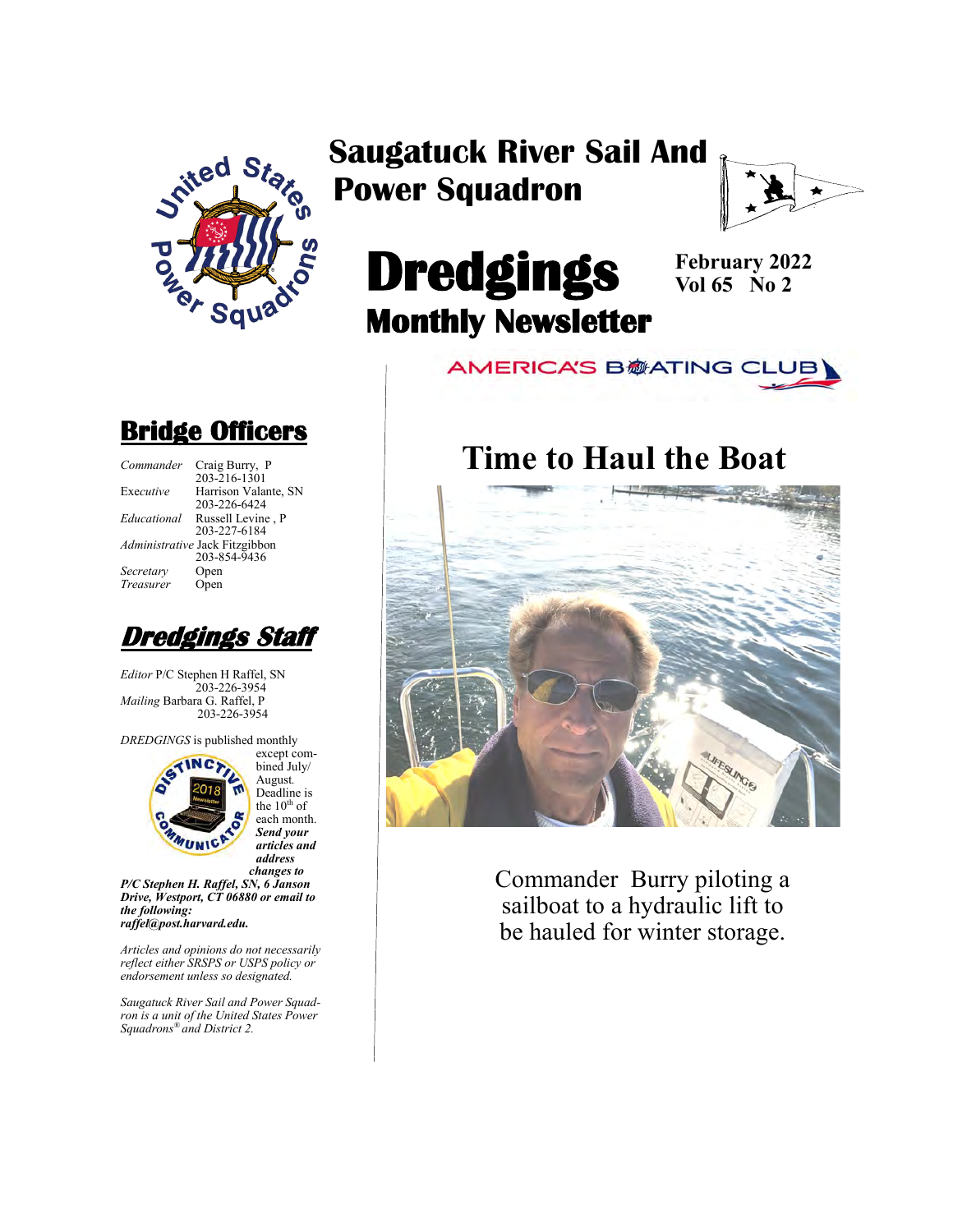#### **COMMANDER'S MESSAGE**



Happy New Year to all and may this year be safe and very enjoyable for boating. This season will start on time, as most yards and marinas are not closed to the public to get to your boat. I want to thank our Bridge of Officers for the work they keep doing to keeping

SRSPS alive and kicking. A very special grati-tude runs all the way over to California Jose Maria Castor helping and compiling Merit Mark production. Thank You again. All Merit marks were submitted and those who were to receive them did. Congratulations!

The Annual meeting will be coming up to select new Bridge Officers and to give reports of what the Squadron has done, even in a down year. 2022 is kicking off with good news for our Squadron. It still takes elbow grease and ingenuity to keep us going. We are still in the running as a well known Squadron/ Boating Organization, let's keep up the good work.

Let us take a moment and reflect on the members who are no longer with us and remember the great times this Squadron has had. I hope, as I'm sure all of you do, that this Omicron variant of Covid fades away soon, so that we can get back together "live, in person" and enjoy boating with stupendous sunsets, in which Renaissance of life will blossom once again.

> Craig Burry, P Commander

If you aren't getting notice of *Dredgings* and other Squadron information by email, it is because we don't have your current email address. Send it to raffel@post.harvard.edu.

#### **Do You know the Answers?**

- 1. If your sailboat has run aground on a falling tide, what might be something you should do about an anchor?
- 2. If you accidentally have a small fuel spill, is it a good idea to spray a dispersant e.g. on the spill?
- 3. What is the purpose of lazy jacks on a sailboat?
- 4. A type 4 throwable seat cushion should not be worn on the back – why?

#### **ANSWERS**

- *1.* Set out a kedge anchor.
- *2.* No. Most dispersant will harm sea life. It is better to use an oil absorbent pad.
- *3.* When the sail is lowered, the sail will fall onto the boom.
- *4.* It will force the victim face down in the water.

### **Education Report**

The pandemic continues to cause class courses to be put on hold. As vaccination and booster rates continue to rise, we hope the return to the classroom will soon be possible. As things develop, we will keep you posted. Hopefully, that will be sooner rather than later.

Russell Levine, P SRSPS SEO

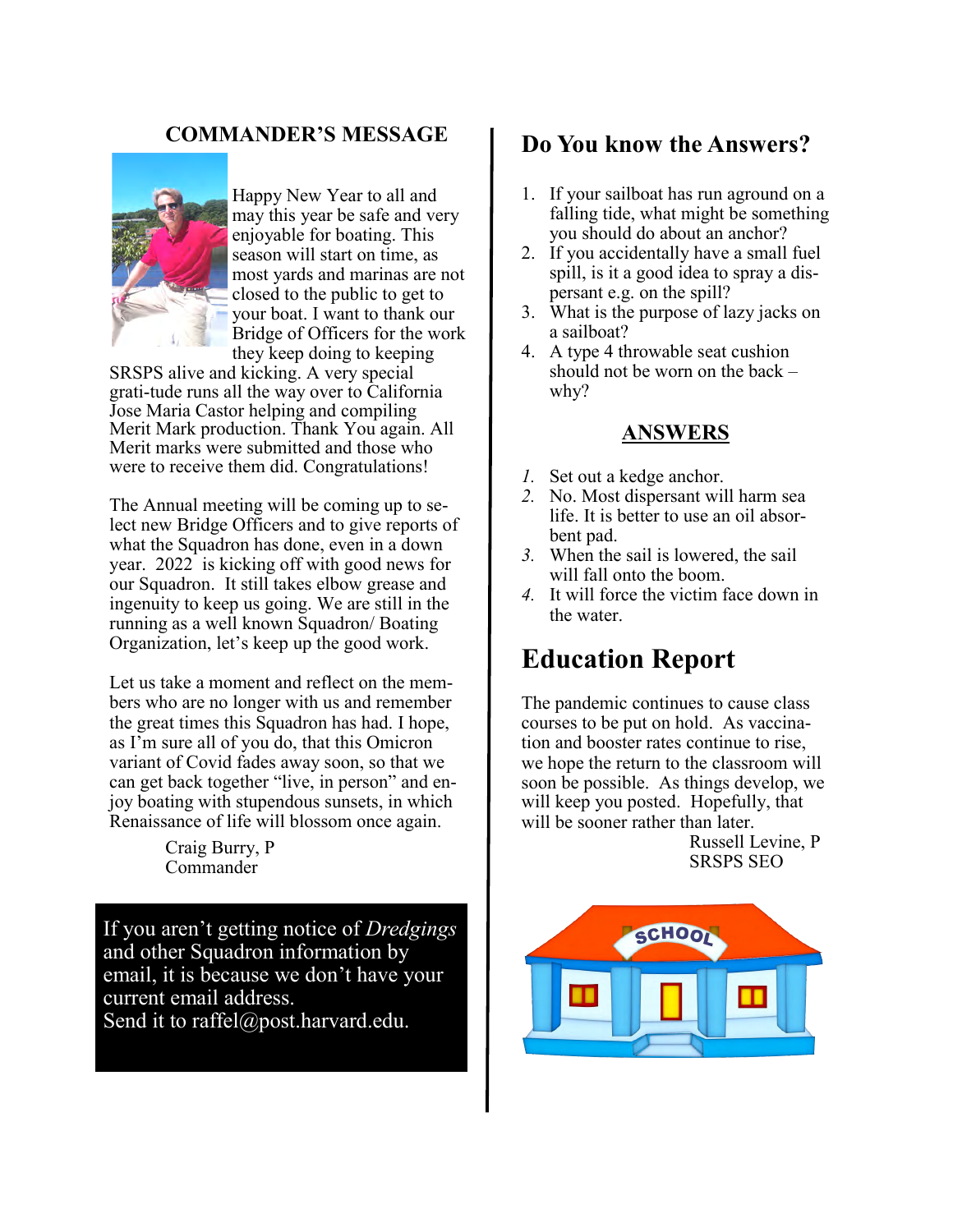U.S. Department of **Homeland Security United States Coast Guard** 



There are seven uniformed services in United States. The USCG or United States Coast Guard is one of them. The mission of the Coast Guard is to enforce the maritime law. It is included as one of the branches in the United States Military for it has the multi mission maritime function.

The original name of United States Coast Guard was Revenue Marine when it was established on August 4th, 1790 by the congress. But it was based on the request of Alexander Hamilton.

On 28th January 1915, the merger between the United States Life Saving Service and Revenue Cutter Service formed the modern Coast Guard. The United States Department of the Treasury supervised it.



It was estimated that 42,000 men and women were in active duty in the Coast Guard as of 2012. It also had 8,070 full time civilian employees, 32,000 auxiliarists and 7,900 reservists. It takes the 12th place of the largest naval forces in the world based on its size.

There are various equipment or tools operated by the Coast Guard such as the pole icebreaker, high endurance cutter, national security cutter, Coastal Buoy Tender, Seagoing Buoy Tender and many more.

#### **Candlewood Lake Accident**

This article is based on a report that appeared in **The Hour**

On June 19, 2018 there was a fatal boating accident on Candlewood Lake.

A 38 year old woman, Wanda Tirado, the mother of 2 girls was thrown off a pontoon boat captained by 69-year old Gary Morrow. She died after being taken to Danbury Hospital.



A good Samaritan pulled both of them from the water. Morrow is reported to have then left the scene. Tirado's injuries were consistent with having been hit by a propeller.

At his sentencing in 2021 he pled nolo contendere to a class A misdemeanor charge of negligent homicide. He was sentenced to 364 days in jail.

*Taking the bad with the good is not only part of passage making, but what makes it so special.*

**Yvon Chouinard Patagonia founder**